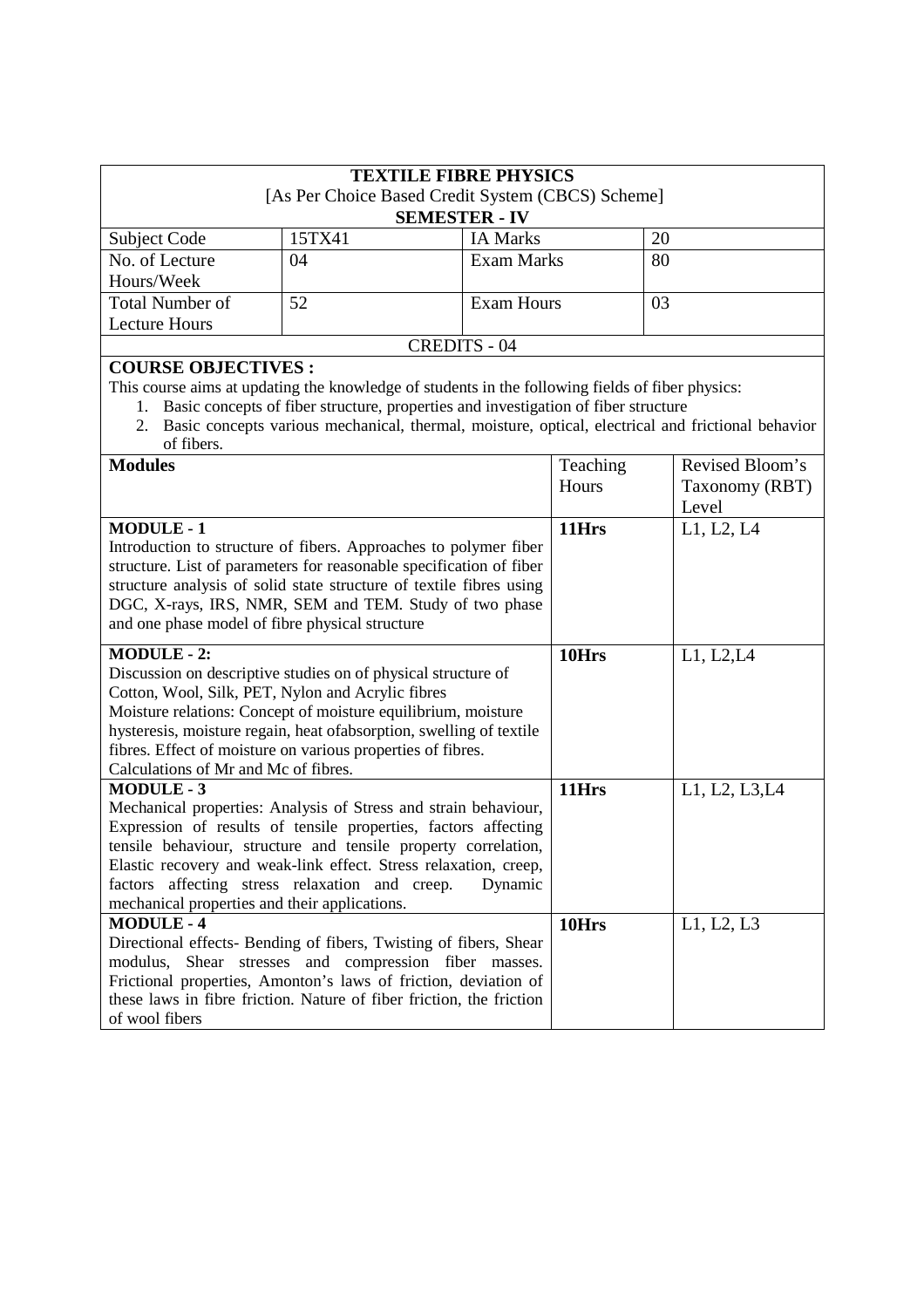| <b>MODULE-5</b>                                                                                         | 10Hrs | L1, L2, L3 |
|---------------------------------------------------------------------------------------------------------|-------|------------|
| Introduction of Optical properties, measurement of                                                      |       |            |
| birefringence, luster. Importance of optical properties                                                 |       |            |
| Electrical properties: Electrical resistance, static electricity,                                       |       |            |
| dielectric properties and measurement of these properties.                                              |       |            |
|                                                                                                         |       |            |
| Thermal properties: Thermal conductivity, specific heat, thermal                                        |       |            |
| expansion and directional dependence of these thermal                                                   |       |            |
| properties.                                                                                             |       |            |
| <b>COURSE OUTCOME</b>                                                                                   |       |            |
| 1. This course work prepares students to face problems related to fiber behavior in various fields of   |       |            |
| textiles viz; Spinning, Weaving, Chemical processing and Garmenting.                                    |       |            |
| 2. As this subject deals with most fundamental aspects of textiles (fibers), in-depth knowledge in this |       |            |
| subject helps in carrying out any kind of research in textile and allied fields.                        |       |            |
| <b>Graduate Attributes (as per NBA)</b>                                                                 |       |            |
| $\triangleright$ Engineering Knowledge                                                                  |       |            |
| $\triangleright$ Problem Analysis                                                                       |       |            |
| Design/development of solutions (partly)<br>➤                                                           |       |            |
| <b>Interpretation of data</b><br>➤                                                                      |       |            |
| <b>Scheme of Examination / Question paper pattern</b>                                                   |       |            |
| • Two full questions (with a maximum of four sub questions) of <b>sixteen marks</b> each to be set      |       |            |
| from each module. Each question should cover all contents of the respective module.                     |       |            |
| • Students have to answer five full questions choosing one full question from each module               |       |            |
| <b>Text Book:</b>                                                                                       |       |            |
| 1. Physical properties of Textile fibres, Morton & Hearle, J.W.S., TI, London, 2008.                    |       |            |
| 2. Manufactured fibre technology, V.B.Gupta and Kotari V.K., Chapman & Hall, London.                    |       |            |
| 3. Mechanical properties of polymers, Ward I.M., John wiley & sons, NY 1971.                            |       |            |
| <b>References:</b>                                                                                      |       |            |
| 1. Mechanical properties of polymer, Neilson L.E., VolI,II, III, Marcel Dekkar, NY, 1974.               |       |            |
| 2 Polymer Characterization, Cambel and White, Chapman & Hall, London 1989.                              |       |            |

 $\overline{\phantom{a}}$ 

3. **Moisture relations in textiles,** Hearle J.W.S., Textile Institute, London.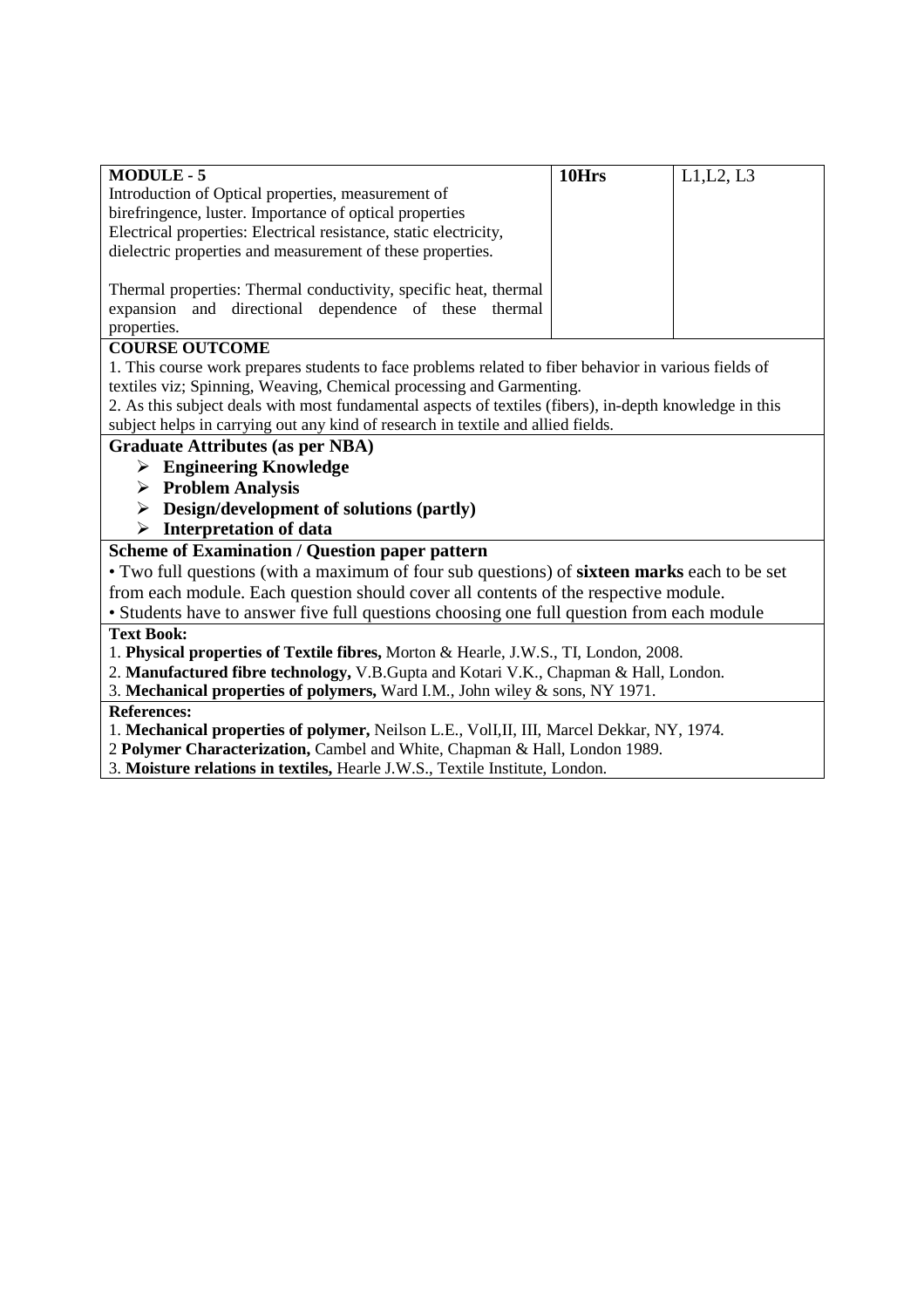|                                                                                                                                   |                                            | <b>MANUFACTURED FIBRE TECHNOLOGY</b> |          |                                                                                               |
|-----------------------------------------------------------------------------------------------------------------------------------|--------------------------------------------|--------------------------------------|----------|-----------------------------------------------------------------------------------------------|
| [As Per Choice Based Credit System (CBCS) Scheme]                                                                                 |                                            |                                      |          |                                                                                               |
|                                                                                                                                   |                                            | <b>SEMESTER - IV</b>                 |          |                                                                                               |
| Subject Code                                                                                                                      | 15TX42                                     | <b>IA Marks</b>                      |          | 20                                                                                            |
| No. of Lecture                                                                                                                    | 04                                         | <b>Exam Marks</b>                    |          | 80                                                                                            |
| Hours/Week                                                                                                                        |                                            |                                      |          |                                                                                               |
| <b>Total Number of</b>                                                                                                            | 52                                         | <b>Exam Hours</b>                    |          | 03                                                                                            |
| <b>Lecture Hours</b>                                                                                                              |                                            |                                      |          |                                                                                               |
|                                                                                                                                   |                                            | <b>CREDITS - 04</b>                  |          |                                                                                               |
| <b>COURSE OBJECTIVES</b>                                                                                                          |                                            |                                      |          |                                                                                               |
| This course aims at updating the knowledge of students in the following fields of                                                 |                                            |                                      |          |                                                                                               |
| manufactured fibre technology:                                                                                                    |                                            |                                      |          |                                                                                               |
| 1.                                                                                                                                |                                            |                                      |          | Fundamental aspects of synthetic fiber and production of commodity fibers like PET, Nylon, PT |
| and PAN,                                                                                                                          |                                            |                                      |          |                                                                                               |
| 2.                                                                                                                                | Studies on various high performance fibers |                                      |          |                                                                                               |
| 3. Post spinning operations in manufactured fibers and recent advances in manufactured fibers.                                    |                                            |                                      |          |                                                                                               |
| <b>Modules</b>                                                                                                                    |                                            |                                      | Teaching | Revised Bloom's                                                                               |
|                                                                                                                                   |                                            |                                      | Hours    | Taxonomy (RBT)                                                                                |
|                                                                                                                                   |                                            |                                      |          | Level                                                                                         |
| <b>MODULE-1</b>                                                                                                                   |                                            |                                      | 11Hrs    | L1, L2                                                                                        |
| Introduction to synthetic fibres. List of synthetic fibres. Raw<br>materials for production of PET. Study of production of PET by |                                            |                                      |          |                                                                                               |
| DMT & TPA routes - study of side reactions, degradation                                                                           |                                            |                                      |          |                                                                                               |
| reactions during PET production. Description of Modification of                                                                   |                                            |                                      |          |                                                                                               |
| PET fibres. Polypropylene fibres- production, use of various                                                                      |                                            |                                      |          |                                                                                               |
| types of catalysts for Production of PP. Summary of properties                                                                    |                                            |                                      |          |                                                                                               |
| of PET and PP fibres.                                                                                                             |                                            |                                      |          |                                                                                               |
| <b>MODULE-2</b>                                                                                                                   |                                            |                                      | 10Hrs    | L1, L2, L3                                                                                    |
| List of Polyamide fibres, Discussion on Production of                                                                             |                                            |                                      |          |                                                                                               |
| polyamides, nylon-6 study of semi-continuous & integrated                                                                         |                                            |                                      |          |                                                                                               |
| continuous process for Production of nylon-6, Production of                                                                       |                                            |                                      |          |                                                                                               |
| nylon-66. Composition of N6-N66 production. Modification of                                                                       |                                            |                                      |          |                                                                                               |
| nylon fibres. PAN fibers - introduction, Types, Different                                                                         |                                            |                                      |          |                                                                                               |
| methods of Production of PAN polymer & Spinning of PAN                                                                            |                                            |                                      |          |                                                                                               |
| fibers. Elastomeric fibres- origin, definition and production                                                                     |                                            |                                      |          |                                                                                               |
| details.                                                                                                                          |                                            |                                      |          |                                                                                               |
| <b>MODULE-3</b>                                                                                                                   |                                            |                                      | 10Hrs    | L1, L2, L3                                                                                    |
| Introduction to high performance fibres. Classification of high                                                                   |                                            |                                      |          |                                                                                               |
| performance fibres. Study of production of carbon, boron,<br>silicon carbide, alumina & glass fibres. Study of Production of      |                                            |                                      |          |                                                                                               |
| UHMWHDPE by GEL Spinning. Composites of various high                                                                              |                                            |                                      |          |                                                                                               |
| performance fibres. Comparison of cut and stretch method.                                                                         |                                            |                                      |          |                                                                                               |
| <b>MODULE-4</b>                                                                                                                   |                                            |                                      | 11Hrs    | L1, L2, L3                                                                                    |
| Define LCPS, Types of LCPS. Study of Production of aromatic                                                                       |                                            |                                      |          |                                                                                               |
| polyamides viz. Nomex, Kevlar. Concept of liquid crystal,                                                                         |                                            |                                      |          |                                                                                               |
| thermotropic & leotropic polymers fibres. Production and                                                                          |                                            |                                      |          |                                                                                               |
| properties of PBZT and PBZO and aromatic polyester fibres.                                                                        |                                            |                                      |          |                                                                                               |
| Study of drawing & heat setting of fibres. Study of tow to top                                                                    |                                            |                                      |          |                                                                                               |
| conversion. Cut method, stretch – breaking method.                                                                                |                                            |                                      |          |                                                                                               |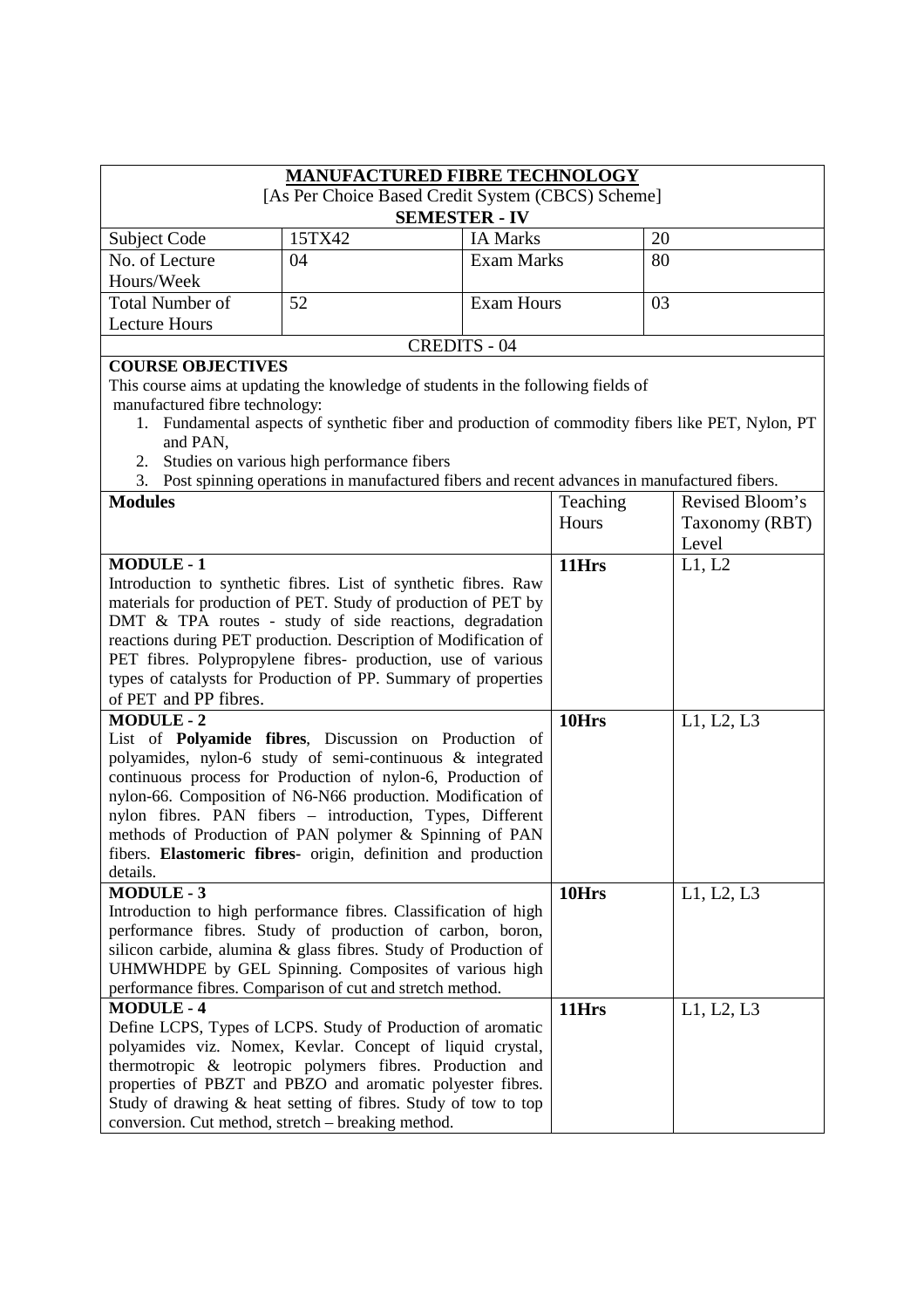| <b>MODULE - 5</b>                                                                                                                                   | 10Hrs | L1, L2, L3, L4 |
|-----------------------------------------------------------------------------------------------------------------------------------------------------|-------|----------------|
| Need for texturing, Define texturing. Introduction to texturing.                                                                                    |       |                |
| Study of different methods of texturing. False twist, draw                                                                                          |       |                |
| texturing, Study of various parameters affecting false twist                                                                                        |       |                |
| texturing. Airjet texturing, stuffer box crimping.                                                                                                  |       |                |
| Knife edge crimping, knit-de-knit crimping. Solvent texturing.                                                                                      |       |                |
| Analysis of crimp rigidity. Physical bulk & instability of                                                                                          |       |                |
| textured yarns.                                                                                                                                     |       |                |
|                                                                                                                                                     |       |                |
| <b>COURSE OUTCOME</b>                                                                                                                               |       |                |
| $\overline{a}$ and $\overline{b}$ and $\overline{a}$ and $\overline{a}$ and $\overline{a}$ and $\overline{a}$ and $\overline{a}$ and $\overline{a}$ |       |                |

1. This subject helps the students to acquire knowledge of synthetic fibres.

2. This subject prepares the students work in manufactured fiber plants in India and Abroad.

3. Subject also prepares and motivates the students to take up research work in field of manufactured fiber technology and technical textiles.

4. Students will be able to analyze characteristics of textured yarns.

#### **Graduate Attributes (as per NBA)**

- **Engineering Knowledge**
- **Problem Analysis**
- **Design/development of solutions (partly)**
- **Interpretation of data**

### **Scheme of Examination / Question paper pattern**

• Two full questions (with a maximum of four sub questions) of **sixteen marks** each to be set from each module. Each question should cover all contents of the respective module.

• Students have to answer five full questions choosing one full question from each module

#### **Text Books:**

1. **High Performance fibres**, J.W.S.Hearle, Wood Head, UK-2005.

- 2. **Synthetic fibres** J.E.McIntyre, J.W.S.Hearle, Wood Head, UK-1999.
- 3. **Manufactured fibre technology,** V.B.Gupta, Kotari V.K., Chapman & Hall, London, 1997.
- 4. **Production of synthetic fibres,** Vaidya A. Prantice Hall, New Delhi, 1985.
- 5. **Textile yarns,** Goswamy B.C., Wiley and Sons, NY 1980.

#### **References:**

1. **Manmade fibres,** Moncrief R.W., Wiley, NY 1975.

- 2. **Manmade fibre science and technology,** Mark Atlas, Vol.II and III, Wiley Intr.Sc. NT, 1967.
- 3. **New fibres,** T.Hongu, Ellis Horwood, Newyork, 1990.

4. **Hand book of fibre Science and Technology**, Levin, E.M.Pearce, J.Preston, Vol-3, Vol-4, Marcel Dekkar, New York, 1989

5. **Carbon fibres,** Donnet J.B., Bansol R.C., Marcel Dekkar, New York, 1990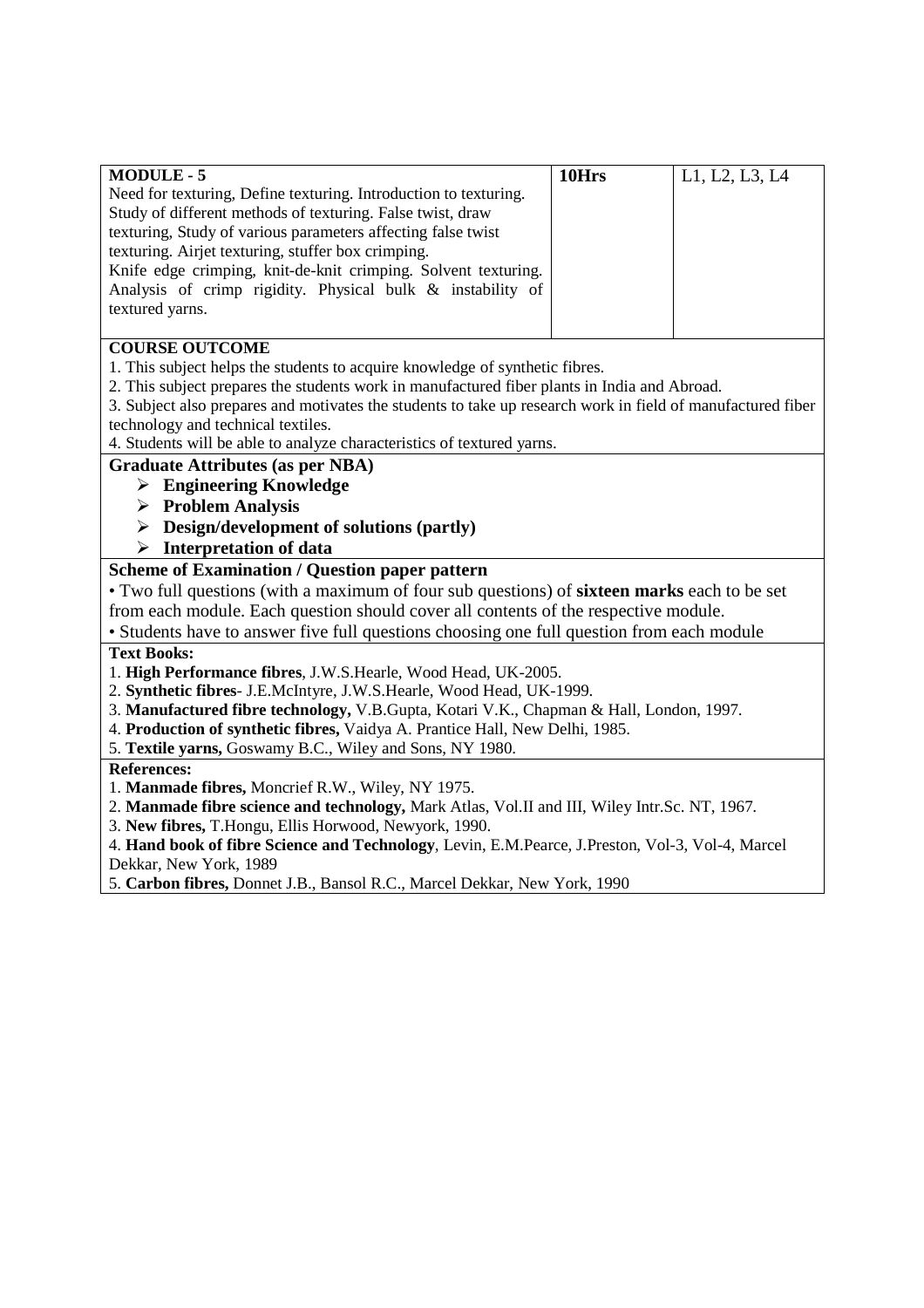| <b>SPINNING TECHNOLOGY - II</b><br>[As Per Choice Based Credit System (CBCS) Scheme]<br><b>SEMESTER - IV</b> |        |                   |    |  |  |
|--------------------------------------------------------------------------------------------------------------|--------|-------------------|----|--|--|
| Subject Code                                                                                                 | 15TX43 | <b>IA Marks</b>   | 20 |  |  |
| No. of Lecture<br>Hours/Week                                                                                 | 04     | <b>Exam Marks</b> | 80 |  |  |
| <b>Total Number of</b>                                                                                       | 52     | Exam Hours        | 03 |  |  |
| <b>Lecture Hours</b>                                                                                         |        |                   |    |  |  |
| CREDITS - 04                                                                                                 |        |                   |    |  |  |

## **COURSE OBJECTIVES**

The objective of this Course is to explain the students the basic spinning process in Textile Industry such as Draw Frame, Comber and Speed frame. Students will acquire theoretical knowledge about the machineries used.

| Hours<br>Taxonomy (RBT)<br>Level                                                         |
|------------------------------------------------------------------------------------------|
|                                                                                          |
|                                                                                          |
| <b>MODULE-1</b><br>L1, L2, L4<br>11Hrs                                                   |
| Objects and principle of draw frame. Study of different drafting                         |
| systems through sketches and name the types of draft in the                              |
| draftingzone. Types of loading systems. Roller setting and                               |
| procedure of roller setting. Auto levelers on drawframe. Study of                        |
| long and short creel draw frames and their advantages and                                |
| limitations. Brief study onbercolisation, scouring, buffing, roller                      |
| eccentricity, shore hardness, calculations of draw frame such                            |
| asproduction and efficiency.                                                             |
| <b>MODULE-2</b><br>L1, L2<br>11Hrs                                                       |
| Modern developments in draw frame and specifications of the                              |
| present day draw frame. Various quality control studies of draw                          |
| frame such as wrapping procedure, Hank of sliver and                                     |
| coefficient ofvariation. Determine Hook theory and preparatory                           |
| processes to comber. Objects of combing and study of combing                             |
| cycle with the help of sketches and also indexnumbers.                                   |
| Detachment setting and its importance. Gauges used for setting                           |
| the comber. Calculations incomber.                                                       |
| <b>MODULE-3</b><br>10Hrs<br>L1, L2, L3                                                   |
| Various quality control studies of comber. Neps removal                                  |
| efficiency etc. Modern developments at comberand salient                                 |
| features of the present day comber. Objects of speed frame,                              |
| study of different drafting systems and importance of apron                              |
| drafting system. Principle of twisting and winding in speed<br>frame,                    |
| <b>MODULE-4</b>                                                                          |
| 10Hrs<br>L1, L2, L3, L4<br>Study of different types of flyers, building mechanism, lift, |
| chase length and their importance. Study of differential gearing                         |
| mechanism and its importance. Different types of change points                           |
| at speedframe.                                                                           |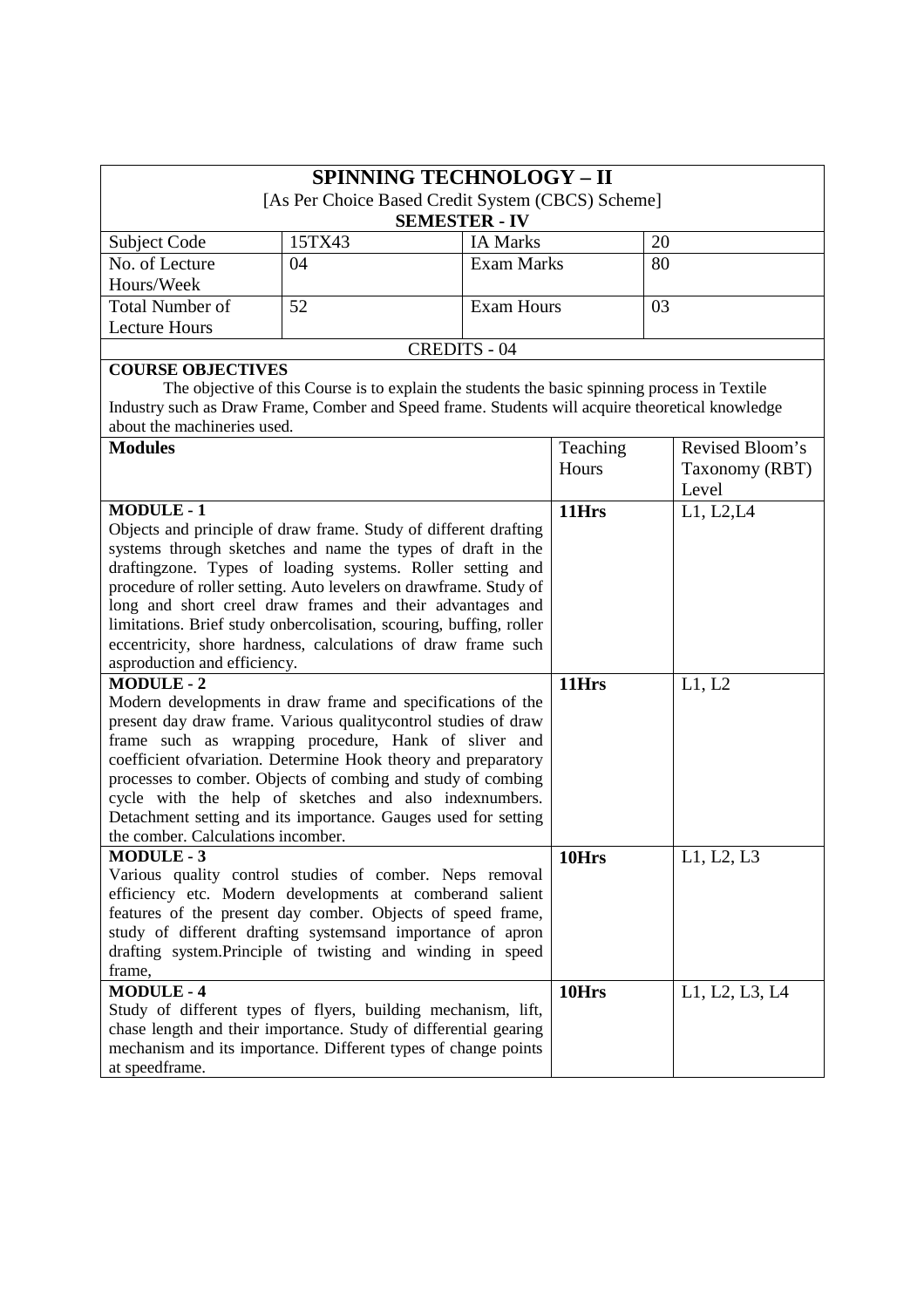| <b>MODULE-5</b><br>Modern developments in speed frame and salient features of the                                      | 10Hrs | L2, L3 |  |
|------------------------------------------------------------------------------------------------------------------------|-------|--------|--|
| modern speed frame.                                                                                                    |       |        |  |
| Study of various quality control studies such as hand<br>determination, coefficient of variation. Calculationsin speed |       |        |  |
| frame.                                                                                                                 |       |        |  |
|                                                                                                                        |       |        |  |
| <b>Course Outcome</b>                                                                                                  |       |        |  |
| On completion of this course, Students will be able to                                                                 |       |        |  |
| 1. Learn the various spinning processes carried                                                                        |       |        |  |
| 2. Gain knowledge about the machinery and Process Parameters of Draw Frame, Comber and Speed                           |       |        |  |
| Frame<br>3. Will be able to describe the basics of spinning Technology                                                 |       |        |  |
| <b>Graduate Attributes (as per NBA)</b>                                                                                |       |        |  |
| $\triangleright$ Engineering Knowledge                                                                                 |       |        |  |
| $\triangleright$ Problem Analysis                                                                                      |       |        |  |
| $\triangleright$ Design/development of solutions (partly)                                                              |       |        |  |
| $\triangleright$ Interpretation of data                                                                                |       |        |  |
| <b>Scheme of Examination / Question paper pattern</b>                                                                  |       |        |  |
| • Two full questions (with a maximum of four sub questions) of sixteen marks each to be set                            |       |        |  |
| from each module. Each question should cover all contents of the respective module.                                    |       |        |  |
| • Students have to answer five full questions choosing one full question from each module                              |       |        |  |
| <b>Text Books:</b>                                                                                                     |       |        |  |
| 1. Manual of Cotton Spinning, Coulson. A.F.W.(Ed.), Vol. I to IV. Textile Institute,                                   |       |        |  |
| Manchester, 1958.                                                                                                      |       |        |  |
| 2. Series on Textile processing, Zaloski.S., The Institute of Textile Technology, USA, Vol.I.                          |       |        |  |
| (Opening, cleaning and picking).                                                                                       |       |        |  |
| 3. Technology of short-staple spinning, Klein.W., Vol.I, II, III and IV, Textile Institute Pub.,                       |       |        |  |
| Manchester 1989.                                                                                                       |       |        |  |
| 4. Spun Yarn Technology, Oxtoby, Butterworths, London. 1987.                                                           |       |        |  |
|                                                                                                                        |       |        |  |
| <b>References:</b>                                                                                                     |       |        |  |
| 1. Contemporary Textile Engineering, Happy. F. (Ed.), Academic Press, Inc., 1981.                                      |       |        |  |
| 2. Hand Book of Cotton Spinning, Taggart William, Universal Pub. Cor., 1979.                                           |       |        |  |
| 3. Essential Facts of Practical cotton spinning, Pattabhiraman T.K., Soumya Pub., Bombay,                              |       |        |  |
| 1979.                                                                                                                  |       |        |  |
| 4. Cotton Spinning Calculation, Soumya Pub., Bombay - 1979.                                                            |       |        |  |
| 5. Cotton Opening & Carding, Merril. G.R., Pub. G.R. Merril, Lowell Mass, 1955.                                        |       |        |  |

6. **Draw frame, comber, speed frame** - NCUTE Pilot programme.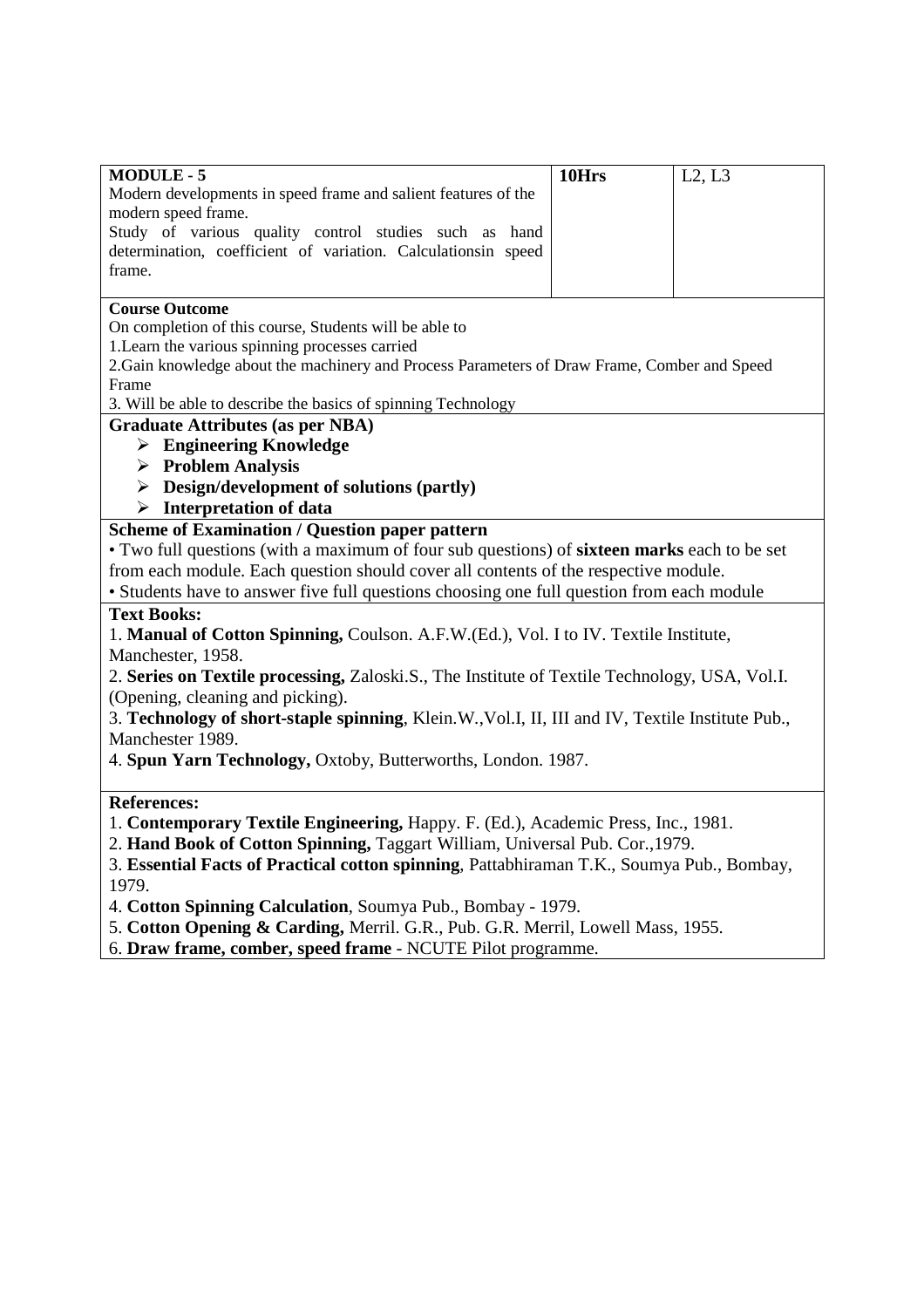| <b>FABRIC MANUFACTURING TECHNOLOGY - II</b><br>[As Per Choice Based Credit System (CBCS) Scheme]<br><b>SEMESTER - IV</b> |        |                 |    |  |
|--------------------------------------------------------------------------------------------------------------------------|--------|-----------------|----|--|
| Subject Code                                                                                                             | 15TX44 | <b>IA Marks</b> | 20 |  |
| No. of Lecture                                                                                                           | 04     | Exam Marks      | 80 |  |
| Hours/Week                                                                                                               |        |                 |    |  |
| <b>Total Number of</b>                                                                                                   | 52     | Exam Hours      | 03 |  |
| <b>Lecture Hours</b>                                                                                                     |        |                 |    |  |
| <b>CREDITS - 04</b>                                                                                                      |        |                 |    |  |
| <b>COURSE OBJECTIVES:</b>                                                                                                |        |                 |    |  |

- Define, Recognize & analyze The principles of weaving motions are the basics for the production of fabrics of all types
- Recognize, Demonstrate&analyze basic of weaving mechanisms. the basic concepts of looms, nomenclature of weaving terms, constructions & working of various motions settings & timings etc.

| <b>Modules</b>                                                     | Teaching | Revised Bloom's |
|--------------------------------------------------------------------|----------|-----------------|
|                                                                    | Hours    | Taxonomy (RBT)  |
|                                                                    |          | Level           |
| <b>MODULE-1</b>                                                    | 11Hrs    | L1, L2          |
| Introduction to Hand looms, power looms, automatic looms and       |          |                 |
| shuttle less looms. Nomenclature of weaving terms. Basic           |          |                 |
| motions in weaving. Shedding - Different types of shed. Positive   |          |                 |
| and negative tappet shedding. Heald reversing mechanism.           |          |                 |
| Staggering of healds, tappet shedding and their characteristics.   |          |                 |
| Different types of tappets. Merits and demerits of tappet          |          |                 |
| shedding, timing, setting, early and late shedding. Study of       |          |                 |
| different types of reed, reed count. healds, heald count           |          |                 |
| <b>MODULE-2</b>                                                    | 10Hrs    | L1, L2          |
| Picking - Objectives of picking. Methods of picking, essentials    |          |                 |
| of good picking, picking accessories cone over picking             |          |                 |
| mechanisms setting & timings. Early and late picking in            |          |                 |
| negative picking. Timing, setting of picking mechanism. Under      |          |                 |
| picking mechanisms. Bowl and shoe under picking mechanism,         |          |                 |
| side lever under picking mechanisms, side shaft under picking      |          |                 |
| mechanisms, Timings $\&$ setting methods to alter the timing $\&$  |          |                 |
| strength of picking mechanism Shuttle checking devices for         |          |                 |
| over & under picking mechanism. Swell mechanism reasons for        |          |                 |
| shuttle trap. Beat-Up-Objects: Crank Beat up. Eccentricity of      |          |                 |
| sley. Factors affecting the sley eccentricity. Cam beat-up         |          |                 |
| mechanism.                                                         |          |                 |
| <b>MODULE-3</b>                                                    | 10Hrs    | L1, L2, L3, L4  |
| Take up motion - Objects - types of Take up motions                |          |                 |
| Intermittent, continuous Take up motion                            |          |                 |
| 5 wheel take up and 7 wheel take up motions, comparisons and       |          |                 |
| dividend calculations. Continuous worm & warm wheel take up        |          |                 |
| motion, anti-crack motion. Let-off motions – Types of let- off     |          |                 |
| motions and negative let off : Break let off frictional rope or    |          |                 |
| chain lever &wt let off motion construction & working, Positive    |          |                 |
| let off : Basic requirements, advantages, Rapier, Toyoda, Ruti let |          |                 |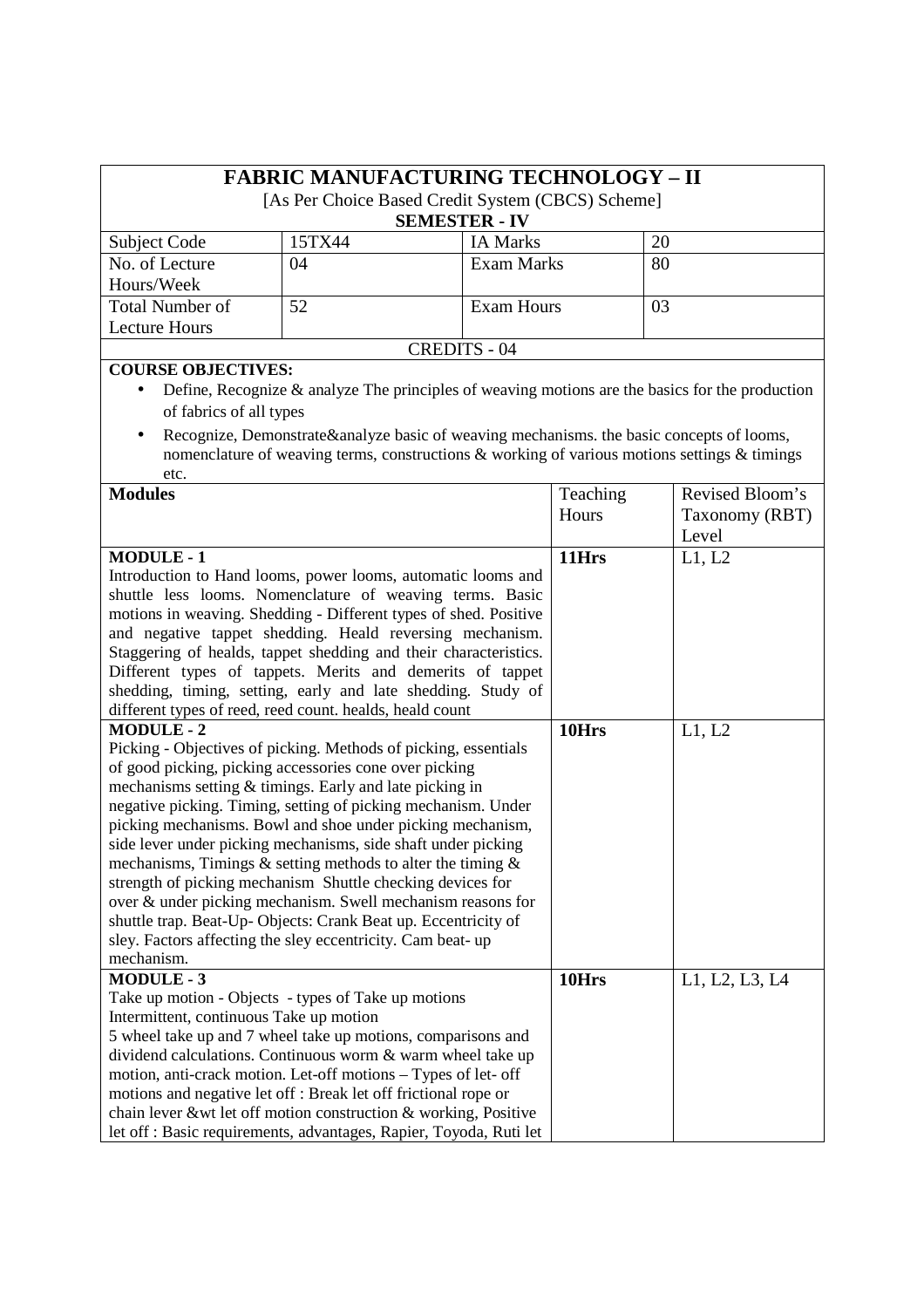| off mechanisms. Construction & working of electronic let off                                |       |             |  |
|---------------------------------------------------------------------------------------------|-------|-------------|--|
| motion. Different types of back rests.                                                      |       |             |  |
| <b>MODULE-4</b>                                                                             | 11Hrs | L1, L2, L3, |  |
| Auxiliary Motions- Objects, Necessity & different types. Warp                               |       |             |  |
| protector motions objects types - loose reed and fast reed.                                 |       |             |  |
| Electromagnetic warp protector - construction & working. Warp                               |       |             |  |
| stop motions, drop wires – mechanical $\&$ electrical type. Weft                            |       |             |  |
| stop motions - side weft fork and centre weft fork motions.                                 |       |             |  |
| Construction & working comparisons. Warp easing motions                                     |       |             |  |
| loom banging off.                                                                           |       |             |  |
| <b>MODULE-5</b>                                                                             | 10Hrs | L2, L3, L4  |  |
| Study of temples choice & suitability: Functions different types                            |       |             |  |
| of temples. Defects caused by temples. Multiple box motions:                                |       |             |  |
| weft patterning, $2x1$ , $4x1$ , $4x4$ motions - construction &                             |       |             |  |
| working. Automatic Looms - Different types - Cop changing,                                  |       |             |  |
| shuttle changing looms, feelers, types of feelers, shuttle eye                              |       |             |  |
| cutters, temple eye cutters, construction & working. Fabric                                 |       |             |  |
| causes & remedies. Filament weaving: Loom<br>defects                                        |       |             |  |
| modification & requirements. Speed and production calculations                              |       |             |  |
| of plain looms.                                                                             |       |             |  |
| <b>COURSE OUTCOME</b>                                                                       |       |             |  |
| Recall & Recognize the fundamentals of weaving different motions.                           |       |             |  |
| Recognize, Demonstrate & Analyze speed & working of different mechanism production          |       |             |  |
| calculation of looms.                                                                       |       |             |  |
| <b>Graduate Attributes (as per NBA)</b>                                                     |       |             |  |
| $\triangleright$ Engineering Knowledge                                                      |       |             |  |
| $\triangleright$ Problem Analysis                                                           |       |             |  |
| $\triangleright$ Design/development of solutions (partly)                                   |       |             |  |
| $\triangleright$ Interpretation of data                                                     |       |             |  |
| <b>Scheme of Examination / Question paper pattern</b>                                       |       |             |  |
| • Two full questions (with a maximum of four sub questions) of sixteen marks each to be set |       |             |  |
| from each module. Each question should cover all contents of the respective module.         |       |             |  |
| • Students have to answer five full questions choosing one full question from each module   |       |             |  |
| <b>Text Books:</b>                                                                          |       |             |  |
| 1) Principles of weaving mechanism by Robinson & Marks                                      |       |             |  |
| Weaving mechanism, M.K.Talukdar.<br>2)                                                      |       |             |  |
| <b>Weaving Mechanism, Fox</b><br>3)                                                         |       |             |  |
| Weaving mechanism, Bannerjee N.N.<br>4)                                                     |       |             |  |
| <b>Reference:</b>                                                                           |       |             |  |
| 1. Weaving tablets, Textiles Association of India, Bombay, 1985.                            |       |             |  |
| 2. Cotton weaving, Gordev. V and Volkov. P., Mir Pub., Moscow 1987.                         |       |             |  |
| 3. Automatic weaving, Aitken, Colombia press, Manchester 1969.                              |       |             |  |
| 4. An Introduction to Automatic weaving, Bennet G.A. - Colombia press, Manchester 1958.     |       |             |  |
| 5. Modern preparation and weaving machinery, Ormerod. A., Butterworth publication Co. 1993. |       |             |  |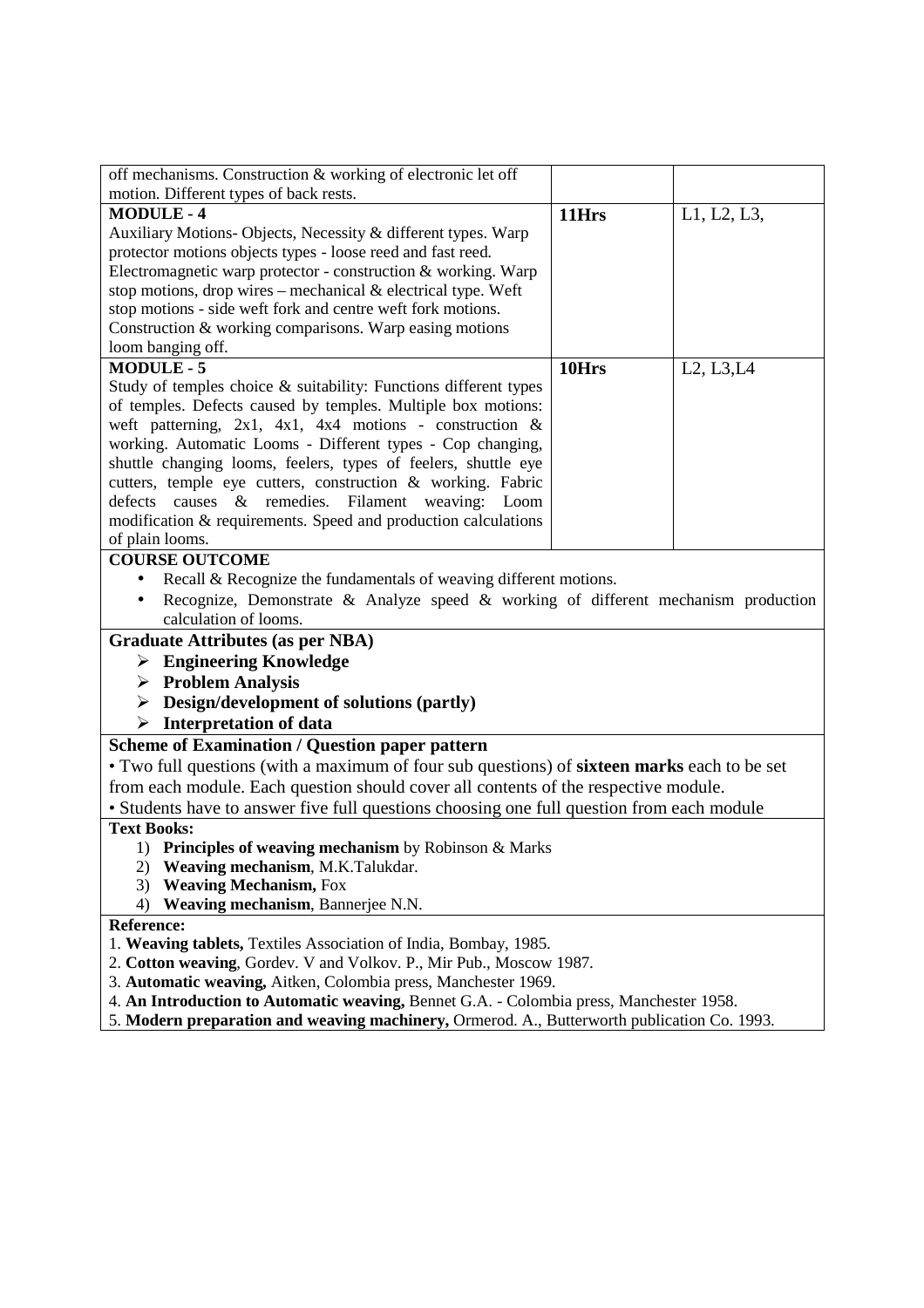|                                                                                                                                                                                                                                                                                                                                                                                                                                                                                                                                                                                               |                                    | <b>CHEMICAL PROCESSING OF TEXTILES - II</b>                                         |          |                                                                                                                                                                                                    |
|-----------------------------------------------------------------------------------------------------------------------------------------------------------------------------------------------------------------------------------------------------------------------------------------------------------------------------------------------------------------------------------------------------------------------------------------------------------------------------------------------------------------------------------------------------------------------------------------------|------------------------------------|-------------------------------------------------------------------------------------|----------|----------------------------------------------------------------------------------------------------------------------------------------------------------------------------------------------------|
|                                                                                                                                                                                                                                                                                                                                                                                                                                                                                                                                                                                               |                                    |                                                                                     |          |                                                                                                                                                                                                    |
|                                                                                                                                                                                                                                                                                                                                                                                                                                                                                                                                                                                               |                                    | [As Per Choice Based Credit System (CBCS) Scheme]                                   |          |                                                                                                                                                                                                    |
|                                                                                                                                                                                                                                                                                                                                                                                                                                                                                                                                                                                               |                                    | <b>SEMESTER - IV</b>                                                                |          |                                                                                                                                                                                                    |
| Subject Code                                                                                                                                                                                                                                                                                                                                                                                                                                                                                                                                                                                  | 15TX45                             | <b>IA Marks</b>                                                                     |          | 20                                                                                                                                                                                                 |
| No. of Lecture                                                                                                                                                                                                                                                                                                                                                                                                                                                                                                                                                                                | 04                                 | <b>Exam Marks</b>                                                                   |          | 80                                                                                                                                                                                                 |
| Hours/Week                                                                                                                                                                                                                                                                                                                                                                                                                                                                                                                                                                                    |                                    |                                                                                     |          |                                                                                                                                                                                                    |
| <b>Total Number of</b>                                                                                                                                                                                                                                                                                                                                                                                                                                                                                                                                                                        | 52                                 | <b>Exam Hours</b>                                                                   |          | 03                                                                                                                                                                                                 |
| <b>Lecture Hours</b>                                                                                                                                                                                                                                                                                                                                                                                                                                                                                                                                                                          |                                    |                                                                                     |          |                                                                                                                                                                                                    |
|                                                                                                                                                                                                                                                                                                                                                                                                                                                                                                                                                                                               |                                    | <b>CREDITS - 04</b>                                                                 |          |                                                                                                                                                                                                    |
| <b>Course Objectives:</b>                                                                                                                                                                                                                                                                                                                                                                                                                                                                                                                                                                     |                                    |                                                                                     |          |                                                                                                                                                                                                    |
| $\bullet$<br>industry.<br>$\bullet$<br>various textile fibre fabrics.                                                                                                                                                                                                                                                                                                                                                                                                                                                                                                                         |                                    | To make the students exposed to various machinery employed for the above processes. |          | To make students learn and understand the basics and advancements in dyeing processes in textile<br>To understand the chemistry of dyes and dyeing auxiliaries and their potential application for |
| $\bullet$                                                                                                                                                                                                                                                                                                                                                                                                                                                                                                                                                                                     |                                    |                                                                                     |          | To enhance the knowledge of students towards computer colour matching concepts, eco-friendly                                                                                                       |
|                                                                                                                                                                                                                                                                                                                                                                                                                                                                                                                                                                                               | dyeing processes and natural dyes. |                                                                                     |          |                                                                                                                                                                                                    |
| <b>Modules</b>                                                                                                                                                                                                                                                                                                                                                                                                                                                                                                                                                                                |                                    |                                                                                     | Teaching | Revised Bloom's                                                                                                                                                                                    |
|                                                                                                                                                                                                                                                                                                                                                                                                                                                                                                                                                                                               |                                    |                                                                                     | Hours    | Taxonomy (RBT)                                                                                                                                                                                     |
|                                                                                                                                                                                                                                                                                                                                                                                                                                                                                                                                                                                               |                                    |                                                                                     |          | Level                                                                                                                                                                                              |
| $MODULE-1$                                                                                                                                                                                                                                                                                                                                                                                                                                                                                                                                                                                    |                                    |                                                                                     | 11Hrs    | L1, L2                                                                                                                                                                                             |
| Classification of dyes and principles of dyeing. Chemicals and<br>auxiliaries used for textile dyeing and their functions. Chemical<br>constitution of dyes. Effect of fibre structure on dyeing behavior.<br>Theories of dyeing. Action of electrolytes, effect of dye bath<br>temperature, effect of material to liquor ratio, effect of dye bath<br>pH, Modern concepts of dyeing and selection of dyes for                                                                                                                                                                                |                                    |                                                                                     |          |                                                                                                                                                                                                    |
| specific end uses. Evaluation of fastness properties of dyed                                                                                                                                                                                                                                                                                                                                                                                                                                                                                                                                  |                                    |                                                                                     |          |                                                                                                                                                                                                    |
| materials.                                                                                                                                                                                                                                                                                                                                                                                                                                                                                                                                                                                    |                                    |                                                                                     |          |                                                                                                                                                                                                    |
| $MODULE-2$                                                                                                                                                                                                                                                                                                                                                                                                                                                                                                                                                                                    |                                    |                                                                                     | 10Hrs    | L1, L2                                                                                                                                                                                             |
| Chemistry, properties and application of dyes for Cellulosic                                                                                                                                                                                                                                                                                                                                                                                                                                                                                                                                  |                                    |                                                                                     |          |                                                                                                                                                                                                    |
| fibres:<br>Direct dyes – Classification, properties, application procedures,<br>after treatments to direct dyed goods.<br>Reactive dyes – Classification, properties, dyeing conditions,<br>application procedures.<br>Vat dyes - Classification, properties, dyeing conditions,<br>application procedures.<br>Sol-vat dyes - Classification, properties, dyeing conditions,<br>application procedures.<br>Sulphur dyes - Classification, properties, dyeing conditions,<br>application procedures.<br>Azoic dyes - Classification, properties, dyeing conditions,<br>application procedures. |                                    |                                                                                     |          |                                                                                                                                                                                                    |
| $MODULE-3$                                                                                                                                                                                                                                                                                                                                                                                                                                                                                                                                                                                    |                                    |                                                                                     | 10Hrs    | L1, L2, L3                                                                                                                                                                                         |
| <b>Chemistry, properties and application of dyes for Protein</b>                                                                                                                                                                                                                                                                                                                                                                                                                                                                                                                              |                                    |                                                                                     |          |                                                                                                                                                                                                    |

**fibres:** 

Acid dyes - Classification, properties, dyeing conditions and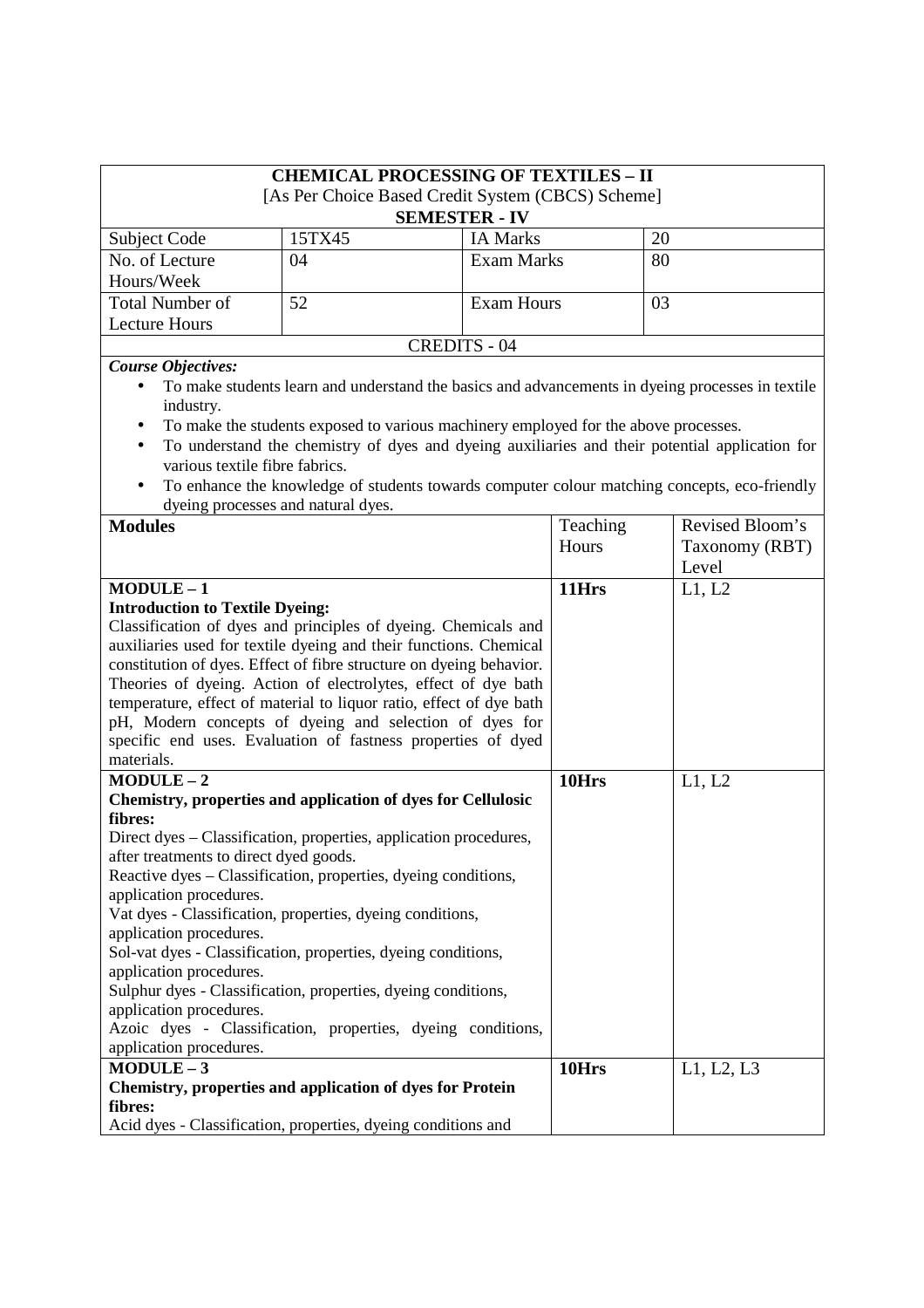| application procedures.                                                                         |       |                |
|-------------------------------------------------------------------------------------------------|-------|----------------|
| Basic dyes - Classification, properties, dyeing conditions and                                  |       |                |
| application procedures.                                                                         |       |                |
| Mordant dyes - Classification, properties, dyeing conditions and                                |       |                |
| application procedures.                                                                         |       |                |
| Metal Complex Dyes - Classification, properties, dyeing                                         |       |                |
| conditions and application procedures.                                                          |       |                |
| Introduction to natural dyes and their methods of application.                                  |       |                |
| $MODULE-4$                                                                                      | 10Hrs | L1, L2, L3, L4 |
| Chemistry, properties and application of dyes for Synthetic                                     |       |                |
| fibres and their blends:                                                                        |       |                |
| Disperse dyes - Classification, properties, dyeing conditions and                               |       |                |
| application procedures.                                                                         |       |                |
| Modified basic dyes - Classification, properties, dyeing                                        |       |                |
| conditions and application procedures. Various after treatments                                 |       |                |
| given to synthetic dyed goods.                                                                  |       |                |
| Concepts in dyeing of P/C, P/V and P/W blends                                                   |       |                |
| $MODULE-5$                                                                                      | 11Hrs | L2, L3, L4     |
| <b>Garment Dyeing, Dyeing machinery and Concepts of Colour</b>                                  |       |                |
| <b>Matching:</b>                                                                                |       |                |
| Preparatory process for garment dyeing, specialty chemicals and                                 |       |                |
| dyes used for garment dyeing. Different types of dyeing                                         |       |                |
| practices for various types of garments, precautions to be taken                                |       |                |
| for effective dyeing of garments. Quality control in garment                                    |       |                |
| dyeing and garment dyeing machines.                                                             |       |                |
| Working principles of dyeing machines for yarns and fabrics                                     |       |                |
| such as Winch, Jigger, Jet dyeing machines, HTHP dyeing                                         |       |                |
| machines etc. Latest developments in dyeing machinery.                                          |       |                |
| Introduction to colour measurement and computer colour                                          |       |                |
| matching concepts. Spectrophotometers and determination of                                      |       |                |
| K/S value, Yellowness, Whiteness and Brightness indices.                                        |       |                |
| <b>COURSE OUTCOMES</b>                                                                          |       |                |
| On completion of this course, students will be able to:                                         |       |                |
| Learn the chemistry of the various dyes and dyeing processes carried out in chemical processing |       |                |
| department.                                                                                     |       |                |
| Gain knowledge about the dyeing machinery involved.                                             |       |                |
| Understand the recipes used in dyeing of cellulosic, protein, synthetic fibres and blends.      |       |                |
| Exposed to actual mechanisms involved in various dyeing operations and processes carried out in |       |                |
| the industry.                                                                                   |       |                |
| Gain knowledge about latest developments in dyeing, dyes and auxiliaries, natural dyes etc.     |       |                |
| Gain confidence to work in a dye house.                                                         |       |                |
| <b>Graduate Attributes (as per NBA)</b>                                                         |       |                |
|                                                                                                 |       |                |
| $\triangleright$ Engineering Knowledge                                                          |       |                |
| <b>Problem Analysis</b><br>➤                                                                    |       |                |
| Design/development of solutions (partly)<br>➤                                                   |       |                |
| <b>Interpretation of data</b><br>➤                                                              |       |                |
| <b>Scheme of Examination / Question paper pattern</b>                                           |       |                |
| • Two full questions (with a maximum of four sub questions) of sixteen marks each to be set     |       |                |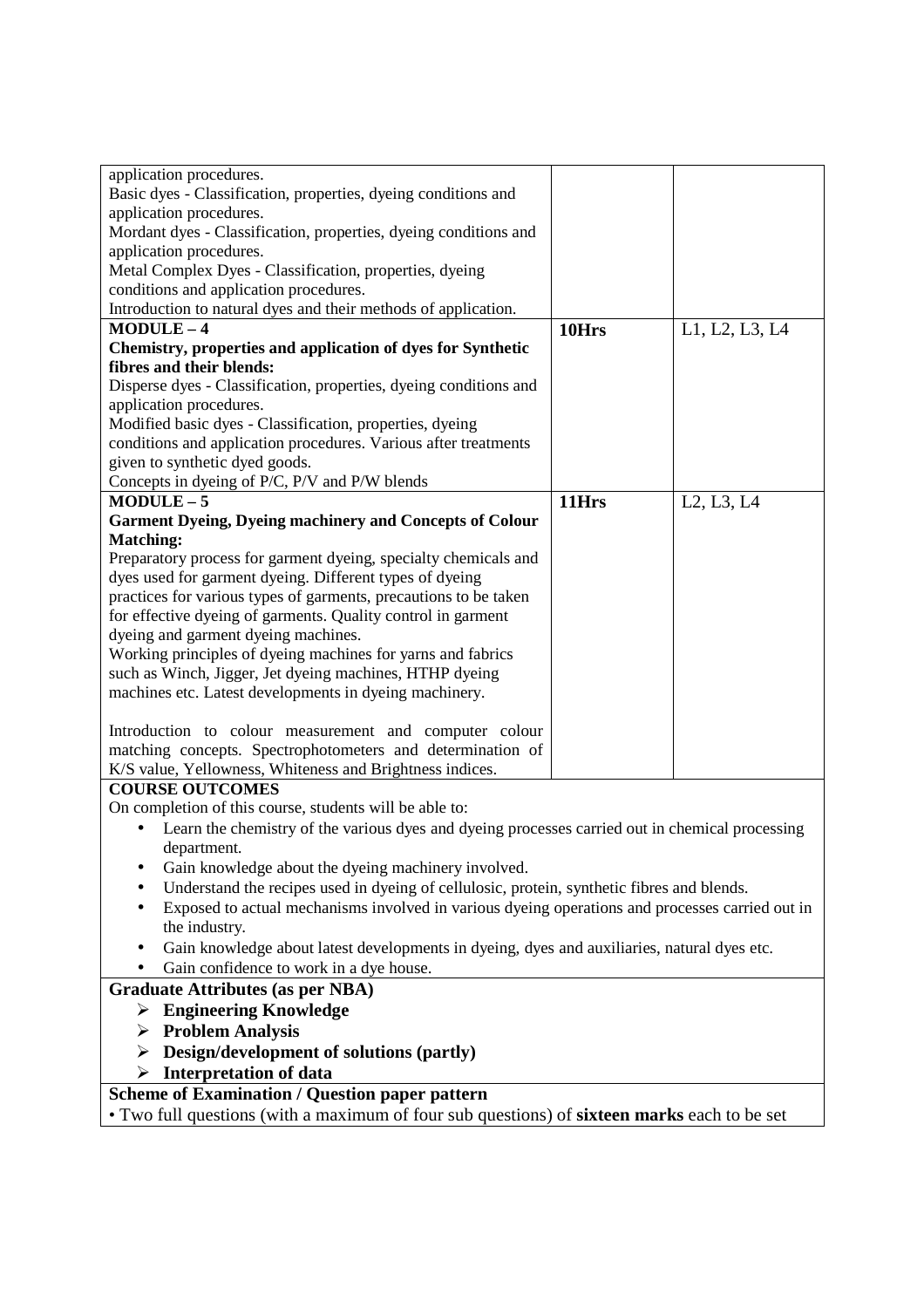from each module. Each question should cover all contents of the respective module. • Students have to answer five full questions choosing one full question from each module

### **TEXT BOOKS:**

- 1. **Textile Preparation and Dyeing** Asim Kumar Roy Choudhury, SDC, India, 2011
- 2. **Dyeing and Chemical Technology of Textile Fibres** E.R. Trotman, Wiley, 1985
- **3. Fundamentals and Practices in Colouration of Textiles** J.N. Chakraborty, Woodhead Publishing India Pvt Ltd, 2010
- 4. **Handbook of Textile and Industrial Dyeing Volume -1, Principles, processes and types of dyes.** Edited by M Clark – Woodhead Publishing Ltd. 2011
- 5. **Technology of Dyeing** Volume 6 of Technology of textile processing, V AShenai, Sevak Publications, Mumbai, 1984.
- **6. Textile dyeing operations: chemistry, equipment, procedures, and environmental aspects -** Shrikant V. Kulkarni, Noyes Publications, 1986
- 7. **Textile Chemistry, Vol. III** The physical chemistry of dyeing, R. H. Peters, Elsevier, Amsterdam, The Netherlands, 1975

### **REFERENCE BOOKS:**

- 1. **Textile Auxiliaries and Finishing Chemicals-** ATIRA Publications.
- 1. **Modern techniques of textile Bleaching-** Dyeing, and Finishing, SITRA Pub.
- 2. **Chemical Processing of Cotton, Polyester Cotton Blends** J.R.Modi and A.R. **Garde** 1980, TAI Publications.
- 4. **Dyeing of Polyester Blends** M L Gulrajani, 1980, TAI Publications.
- 5. **Principles and practice of Dyeing-** V A Shenai, 1993 Sevak Publications.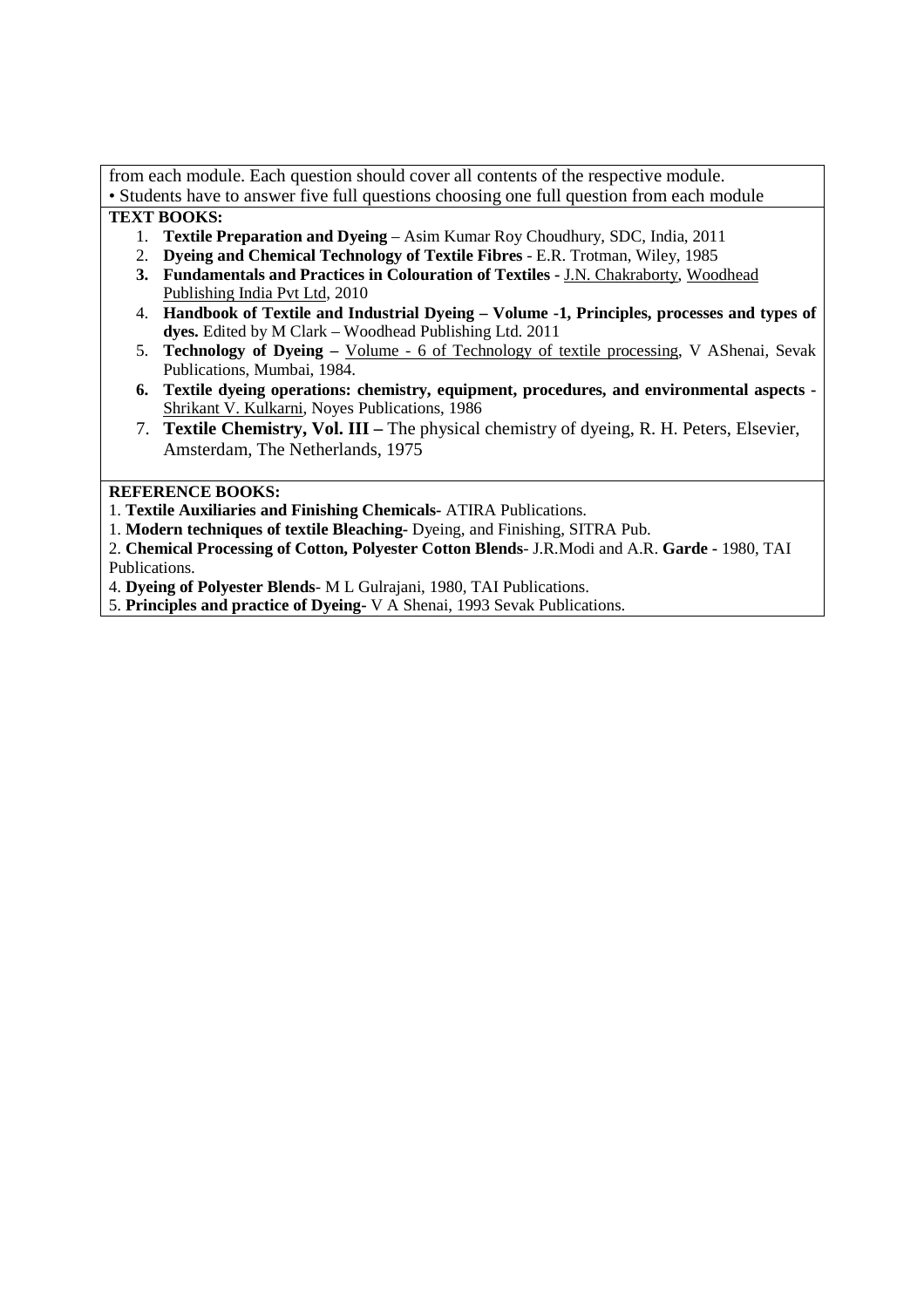| SPINNING TECHNOLOGY LAB-II                                                         |                                                                                                  |                      |    |                                 |  |  |
|------------------------------------------------------------------------------------|--------------------------------------------------------------------------------------------------|----------------------|----|---------------------------------|--|--|
|                                                                                    | [As per Choice Based Credit System (CBCS) scheme]                                                |                      |    |                                 |  |  |
|                                                                                    |                                                                                                  | <b>SEMESTER - IV</b> |    |                                 |  |  |
| <b>Laboratory Code</b>                                                             | 15TXL46                                                                                          | IA                   | 20 |                                 |  |  |
|                                                                                    |                                                                                                  | <b>Marks</b>         |    |                                 |  |  |
| Number of Lecture<br>Hours/Week                                                    | 01Hr Tutorial                                                                                    | Exam<br><b>Marks</b> | 80 |                                 |  |  |
|                                                                                    | (Instructions)<br>$+ 02$                                                                         |                      |    |                                 |  |  |
|                                                                                    | Hours Laboratory                                                                                 |                      |    |                                 |  |  |
|                                                                                    |                                                                                                  | Exam<br>Hours        | 03 |                                 |  |  |
|                                                                                    |                                                                                                  | $CREDITS - 02$       |    |                                 |  |  |
| <b>COURSE OBJECTIVES</b>                                                           |                                                                                                  |                      |    |                                 |  |  |
|                                                                                    | The objective of this Course is to describe the basic Practical spinning process of Textile      |                      |    |                                 |  |  |
|                                                                                    | Machineries such as Draw Frame, Comber and Speed Frame. Students acquire the Practical knowledge |                      |    |                                 |  |  |
| about the machineries used                                                         |                                                                                                  |                      |    |                                 |  |  |
|                                                                                    |                                                                                                  |                      |    |                                 |  |  |
| <b>Laboratory Experiments:</b>                                                     |                                                                                                  |                      |    | <b>Revised Bloom's</b>          |  |  |
|                                                                                    |                                                                                                  |                      |    | <b>Taxonomy</b>                 |  |  |
|                                                                                    | NOTE: The experiments are to be carried using discrete components only.                          |                      |    | (RBT) Level                     |  |  |
| <b>DRAW FRAME:</b>                                                                 |                                                                                                  |                      |    | L1                              |  |  |
|                                                                                    |                                                                                                  |                      |    |                                 |  |  |
| 1. Passage of material through draw frame and list the parts and their functions.  |                                                                                                  |                      |    |                                 |  |  |
| 2. Different types of drafting system and describe salient features of modern draw | L2                                                                                               |                      |    |                                 |  |  |
| frames                                                                             |                                                                                                  |                      |    |                                 |  |  |
| 3. Break draft, main draft and total draft calculation.                            | L4                                                                                               |                      |    |                                 |  |  |
|                                                                                    |                                                                                                  |                      |    |                                 |  |  |
|                                                                                    | 4. Production, delivery speed, calculation of hank of sliver, efficiency calculation of          |                      |    | L <sub>4</sub> , L <sub>5</sub> |  |  |
| draw frame.                                                                        |                                                                                                  |                      |    |                                 |  |  |
|                                                                                    |                                                                                                  |                      |    |                                 |  |  |
| 5. Setting of drafting zone and processing of material as per the hank required.   |                                                                                                  |                      |    | L4, L5, L6                      |  |  |
|                                                                                    |                                                                                                  |                      |    |                                 |  |  |
| <b>COMBER:</b>                                                                     |                                                                                                  |                      |    | L2, L3, L4                      |  |  |
| 6. Study of preparatory machines to comber. Study of one cycle of combing.         |                                                                                                  |                      |    |                                 |  |  |
|                                                                                    |                                                                                                  |                      |    |                                 |  |  |
| Detachment setting and its importance. Setting of comber parts with the help of    |                                                                                                  |                      |    |                                 |  |  |
| index numbers.<br>7. Production, speed, efficiency, draft calculation of comber.   |                                                                                                  |                      |    |                                 |  |  |
|                                                                                    | L4                                                                                               |                      |    |                                 |  |  |
|                                                                                    |                                                                                                  |                      |    |                                 |  |  |
|                                                                                    | 8. Working on comber. Demonstration of comber working.                                           |                      |    | L3                              |  |  |
|                                                                                    |                                                                                                  |                      |    |                                 |  |  |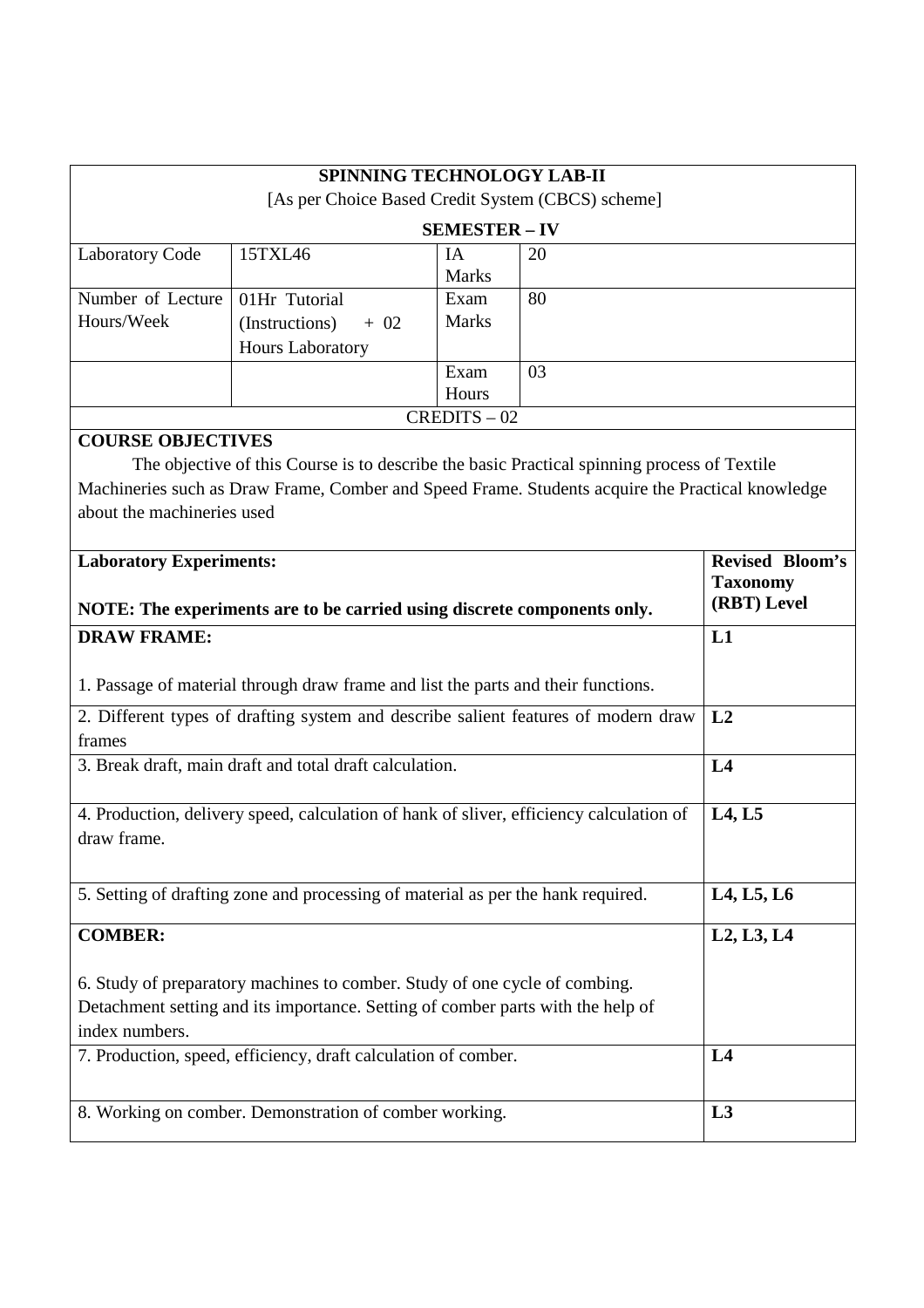| <b>SPEED FRAME:</b>                                                                                                                                                    | L2             |  |  |
|------------------------------------------------------------------------------------------------------------------------------------------------------------------------|----------------|--|--|
| 9. Passage of material through speed frame. Explain different types of drafting<br>system on speed frame.                                                              |                |  |  |
| 10. Break draft, main draft, total draft and draft constant calculations. Identification<br>DCP to produce calculation to get different hank of roving on speed frame. | L2             |  |  |
| 11. Spindle speed drafting rollers speed calculations. TPI and twist constant<br>calculations.                                                                         | L4             |  |  |
| 12. Bobbin speed calculation with the help of differential gear mechanism. Building<br>mechanism                                                                       | L <sub>4</sub> |  |  |
| 13. Production, delivery speed, hank of roving and efficiency calculations of speed<br>frame and their demonstration.                                                  | L3, L4         |  |  |
| 14. Explanation of working of speed frame and setting of drafting roller.                                                                                              | L2, L5         |  |  |
| <b>COURSE OUTCOMES</b>                                                                                                                                                 |                |  |  |
| On completion of this course, Students will be able to:                                                                                                                |                |  |  |
| 1. Learn the practical aspects of the machineries used                                                                                                                 |                |  |  |
| 2. Gain knowledge about the process parameters such as Settings, Speeds of Draw Frame, Comber and<br><b>Speed Frame</b>                                                |                |  |  |
| 3. Will be able to define the actual running of the machineries                                                                                                        |                |  |  |
| <b>Graduate Attributes (as per NBA)</b>                                                                                                                                |                |  |  |
| Engineering Knowledge.<br>Problem Analysis.<br>Design/Development of solutions.                                                                                        |                |  |  |
| <b>Conduct of Practical Examination:</b>                                                                                                                               |                |  |  |
| 1. All laboratory experiments are to be included for practical examination.                                                                                            |                |  |  |
| 2. Students are allowed to pick one/two experiment from the lot.                                                                                                       |                |  |  |
| 3. Strictly follow the instructions as printed on the cover page of answer script for breakup of marks.                                                                |                |  |  |
| 4. Change of experiment is allowed only once and 15% Marks allotted to the procedure part to be made                                                                   |                |  |  |
| zero.                                                                                                                                                                  |                |  |  |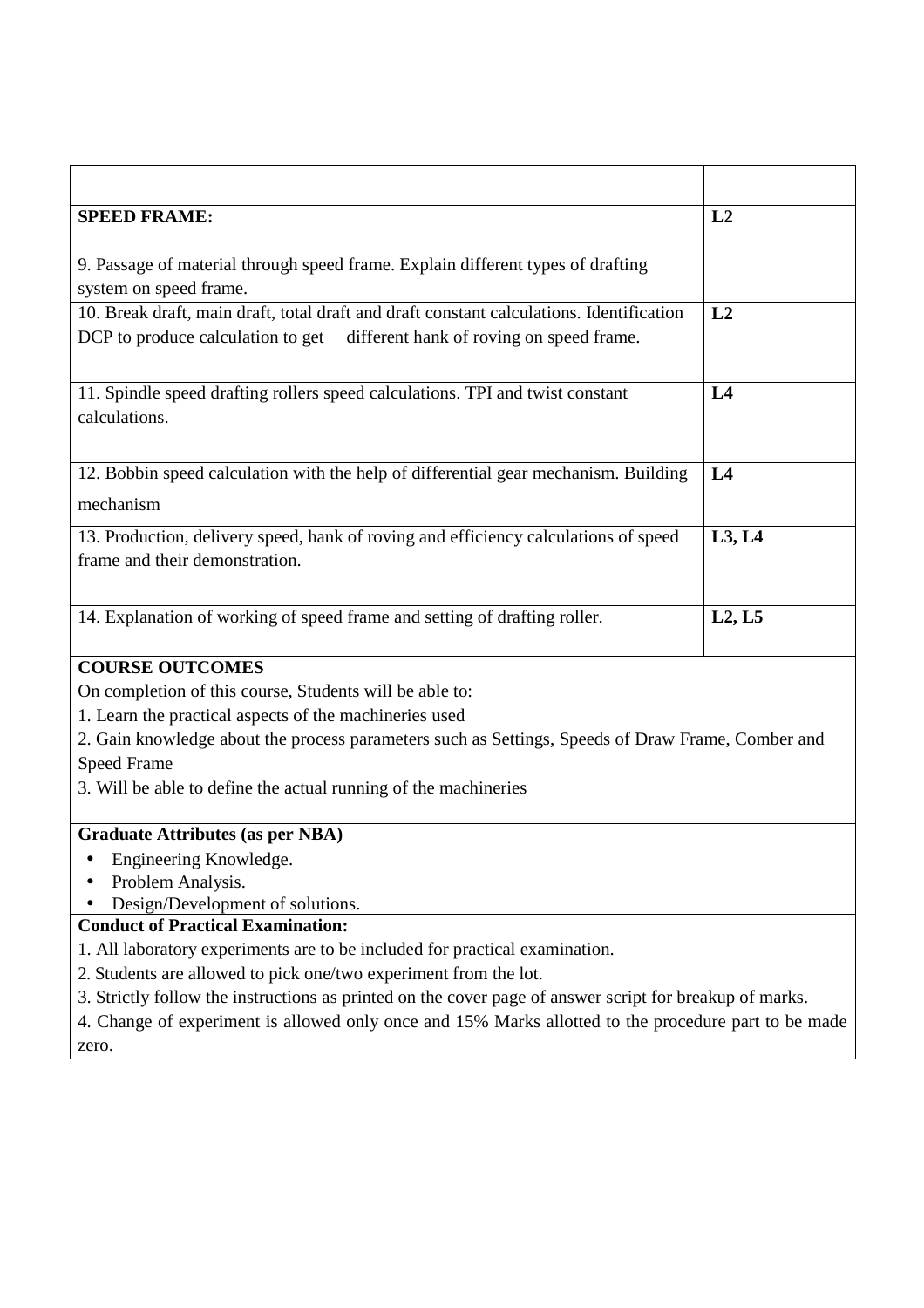| <b>FABRIC MANUFACTURING TECHNOLOGY LAB-II</b><br>[As per Choice Based Credit System (CBCS) scheme] |                         |              |    |  |  |
|----------------------------------------------------------------------------------------------------|-------------------------|--------------|----|--|--|
|                                                                                                    | <b>SEMESTER – IV</b>    |              |    |  |  |
| <b>Laboratory Code</b>                                                                             | 15TXL47                 | IA           | 20 |  |  |
|                                                                                                    |                         | <b>Marks</b> |    |  |  |
| Number of Lecture                                                                                  | 01Hr Tutorial           | Exam         | 80 |  |  |
| Hours/Week                                                                                         | (Instructions)<br>$+02$ | <b>Marks</b> |    |  |  |
|                                                                                                    | <b>Hours Laboratory</b> |              |    |  |  |
|                                                                                                    |                         | Exam         | 03 |  |  |
|                                                                                                    |                         | Hours        |    |  |  |
| $CREDITS - 02$                                                                                     |                         |              |    |  |  |

# **COURSE OBJECTIVES**

**1.** Students are exposed to various motions of weaving and acquire knowledge of setting and timing defects.

**2.** This subjects deals assembling and dismantling, working of all weaving machineries.

|  |  |  |  |  |  |  | 3. Students are given importance to calculate production, speeds calculations and quality control aspects. |  |  |  |
|--|--|--|--|--|--|--|------------------------------------------------------------------------------------------------------------|--|--|--|
|--|--|--|--|--|--|--|------------------------------------------------------------------------------------------------------------|--|--|--|

| <b>Laboratory Experiments:</b><br>NOTE: The experiments are to be carried using discrete components only.                                 | <b>Revised Bloom's</b><br><b>Taxonomy</b><br>(RBT) Level |
|-------------------------------------------------------------------------------------------------------------------------------------------|----------------------------------------------------------|
| 1. Study of passage of material through loom, Calculation of loom speed                                                                   | L5, L6                                                   |
| 2. Dismantling, assembling, setting and timing of tappet shedding mechanism.                                                              | L <sub>2</sub> , L <sub>3</sub> , L <sub>4</sub>         |
| 3. Dismantling, assembling, setting and timing of cone over pick.                                                                         | L2, L3, L4                                               |
| 4. Dismantling, assembling, setting and timing of cone under pick.                                                                        | L <sub>2</sub> , L <sub>3</sub> , L <sub>4</sub>         |
| 5. Dismantling, assembling, setting and timing of Beat-up mechanism                                                                       | L2, L3, L4                                               |
| 6. Dismantling, assembling, setting and timing of Take-up mechanism, calculation<br>of dividend, PPI and pick spacing, anti crack motion. | L <sub>2</sub> , L <sub>3</sub> , L <sub>4</sub>         |
| 7. Dismantling, assembling, setting and timing of Let-off mechanism.                                                                      | L5, L6                                                   |
| 8. Dismantling, assembling, setting and timing of Loose-reed mechanism and Fast-<br>reed mechanisms.                                      | L2, L3, L4                                               |
| 9. Dismantling, assembling, setting and timing of side weft fork, and centre weft<br>form motion.                                         | L <sub>2</sub> , L <sub>3</sub> , L <sub>4</sub>         |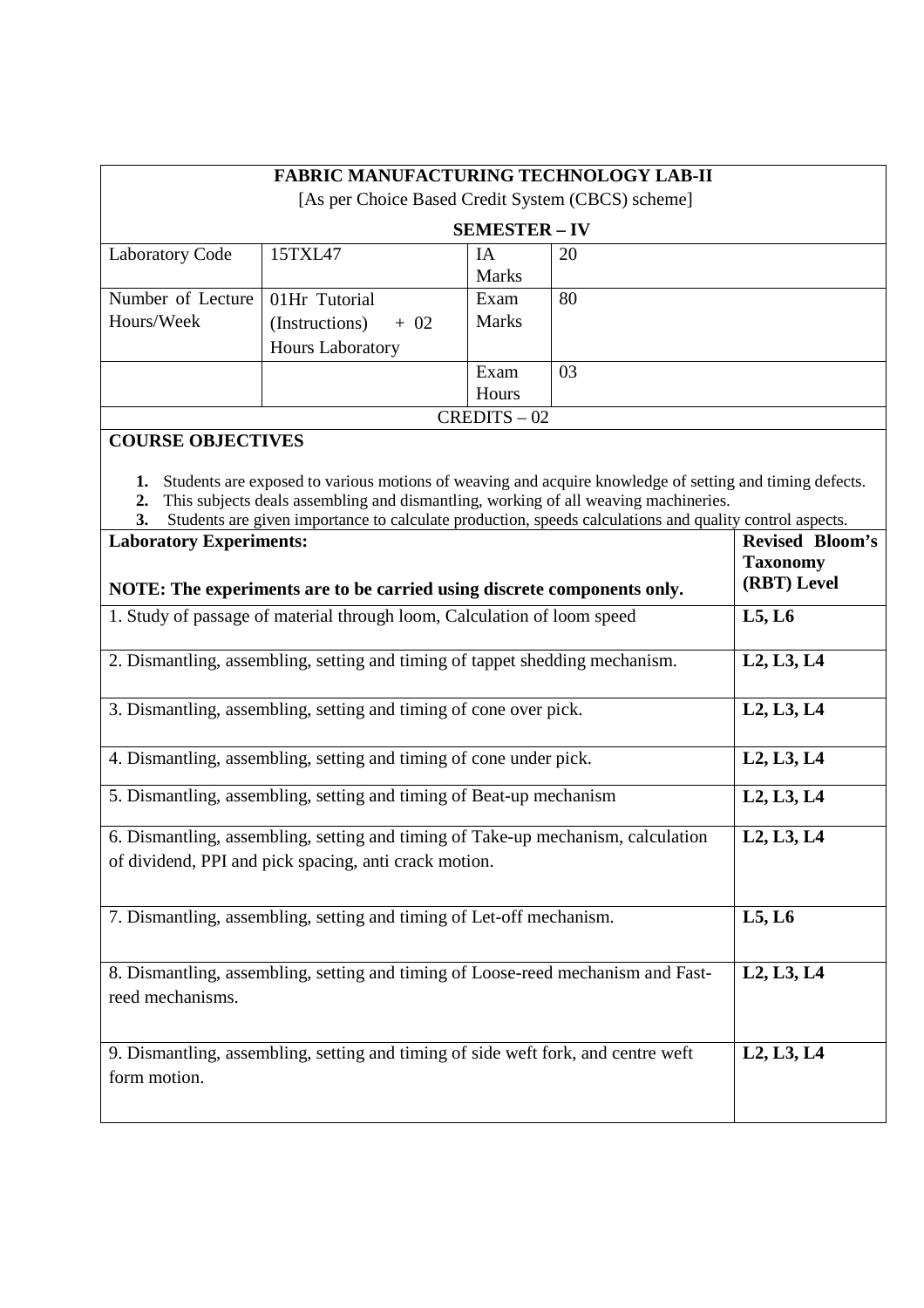| 10. Drive for pick counter problems on pick counter reading and production,                                | L5, L6                                           |  |  |
|------------------------------------------------------------------------------------------------------------|--------------------------------------------------|--|--|
| efficiency of loom.                                                                                        |                                                  |  |  |
|                                                                                                            |                                                  |  |  |
| 11. Study of different types of box motions. Preparation of weft patterns and drop                         | L5, L6                                           |  |  |
| box chains to control box motions.                                                                         |                                                  |  |  |
|                                                                                                            |                                                  |  |  |
| 12. Weaving practice on Non-auto and box looms. Speed calculation and production                           | L <sub>2</sub> , L <sub>3</sub> , L <sub>4</sub> |  |  |
| calculation of automatic loom and plain looms.                                                             |                                                  |  |  |
|                                                                                                            |                                                  |  |  |
| 13. Demonstration, dismantling, assembling, setting, timing of cop changing and                            | L1, L2, L3, L4                                   |  |  |
| weft feeler mechanism in an automatic looms. Setting of feeler mechanism, shuttle                          |                                                  |  |  |
| protector motion, transfer hammer, shuttle eye cutter, temple eye cutter on automatic                      |                                                  |  |  |
| loom.                                                                                                      |                                                  |  |  |
|                                                                                                            |                                                  |  |  |
| 14. Demonstration, dismantling, assembling, setting, timing of warp stop motion and                        | L5, L6                                           |  |  |
| positive let-off motion in an automatic looms.                                                             |                                                  |  |  |
|                                                                                                            |                                                  |  |  |
| <b>COURSE OUTCOME</b>                                                                                      |                                                  |  |  |
| Students acquire knowledge on various weaving motions, settings timings, production calculations and<br>1. |                                                  |  |  |
| rapiers.                                                                                                   |                                                  |  |  |
| 2. After acquiring knowledge in this subject, students will be able to work in various industry.           |                                                  |  |  |
| <b>Graduate Attributes (as per NBA)</b>                                                                    |                                                  |  |  |
| Engineering Knowledge.<br>$\bullet$                                                                        |                                                  |  |  |
| Problem Analysis.<br>$\bullet$                                                                             |                                                  |  |  |
| Design/Development of solutions.<br><b>Conduct of Practical Examination:</b>                               |                                                  |  |  |
| 1. All laboratory experiments are to be included for practical examination.                                |                                                  |  |  |
|                                                                                                            |                                                  |  |  |
| 2. Students are allowed to pick one/two experiment from the lot.                                           |                                                  |  |  |

4. Change of experiment is allowed only once and 15% Marks allotted to the procedure part to be made zero.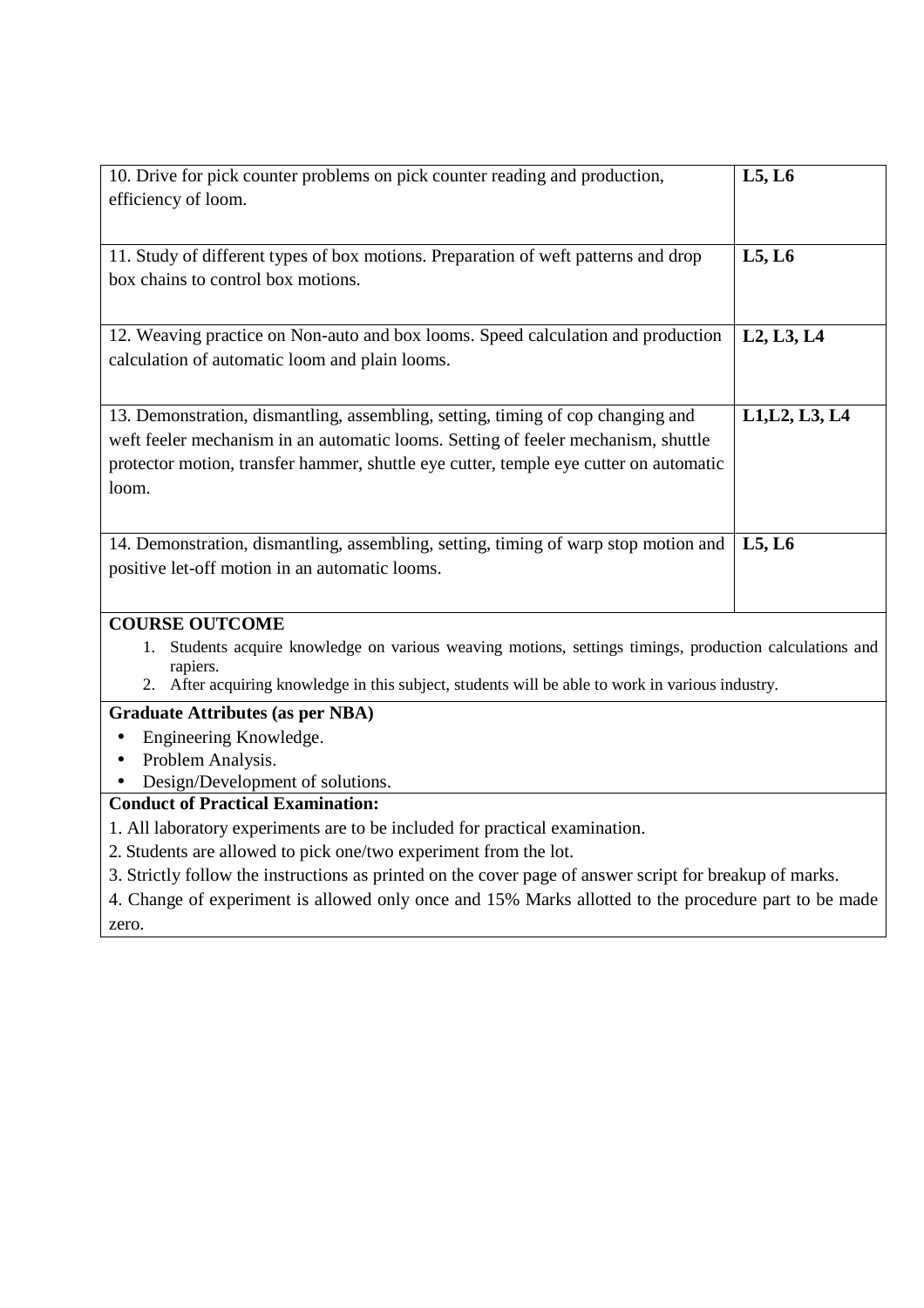| <b>CHEMICAL PROCESSING OF TEXTILES LAB-II</b><br>[As per Choice Based Credit System (CBCS) scheme] |                         |              |    |  |  |
|----------------------------------------------------------------------------------------------------|-------------------------|--------------|----|--|--|
|                                                                                                    | <b>SEMESTER – IV</b>    |              |    |  |  |
| <b>Laboratory Code</b>                                                                             | 15TXL48                 | IA           | 20 |  |  |
|                                                                                                    |                         | <b>Marks</b> |    |  |  |
| Number of Lecture                                                                                  | 01Hr Tutorial           | Exam         | 80 |  |  |
| Hours/Week                                                                                         | $(Instructions) + 02$   | <b>Marks</b> |    |  |  |
|                                                                                                    | <b>Hours Laboratory</b> |              |    |  |  |
|                                                                                                    |                         | Exam         | 03 |  |  |
|                                                                                                    |                         | Hours        |    |  |  |
| $CREDITS - 02$                                                                                     |                         |              |    |  |  |

## **COURSE OBJECTIVES**

- To make the students gain practical knowledge about chemical processing operations especially the preparatory processes.
- To achieve perfectness in experimental skills and the study of practical applications will bring more confidence and ability to understand the recipes used in the operations such as desizing, scouring, bleaching and mercerizing.
- To develop practical exposure to machines used and the process conditions in achieving expected results in various chemical processing preparatory experiments.

| <b>Laboratory Experiments:</b><br>NOTE: The experiments are to be carried using discrete components only. | <b>Revised Bloom's</b><br><b>Taxonomy</b><br>(RBT) Level |
|-----------------------------------------------------------------------------------------------------------|----------------------------------------------------------|
| 1. Dyeing of Cotton yarn / fabric using direct dyes                                                       | L5, L6                                                   |
| 2. Dyeing of Cotton yarn / fabric using reactive dyes (Procion M, H, HE Dyes,<br>Ramazol dyes)            | L2, L3, L4                                               |
| 3. Dyeing of Cotton yarn / fabric using Vat/ soluble vat dyes (IN, IK, IW Methods)                        | L2, L3, L4                                               |
| 4. Dyeing of Cotton yarn / fabric using Azoic colours                                                     | L5, L6                                                   |
| 5. Dyeing of Cotton yarn / fabric using Sulphur dyes                                                      | L5, L6                                                   |
| 6. Dyeing of silk with acid and basic dyes                                                                | L2, L3, L4                                               |
| 7. Dyeing of silk with metal complex dyes                                                                 | L5, L6                                                   |
| 8. Dyeing of acrylic using basic dyes                                                                     | L2, L3, L4                                               |